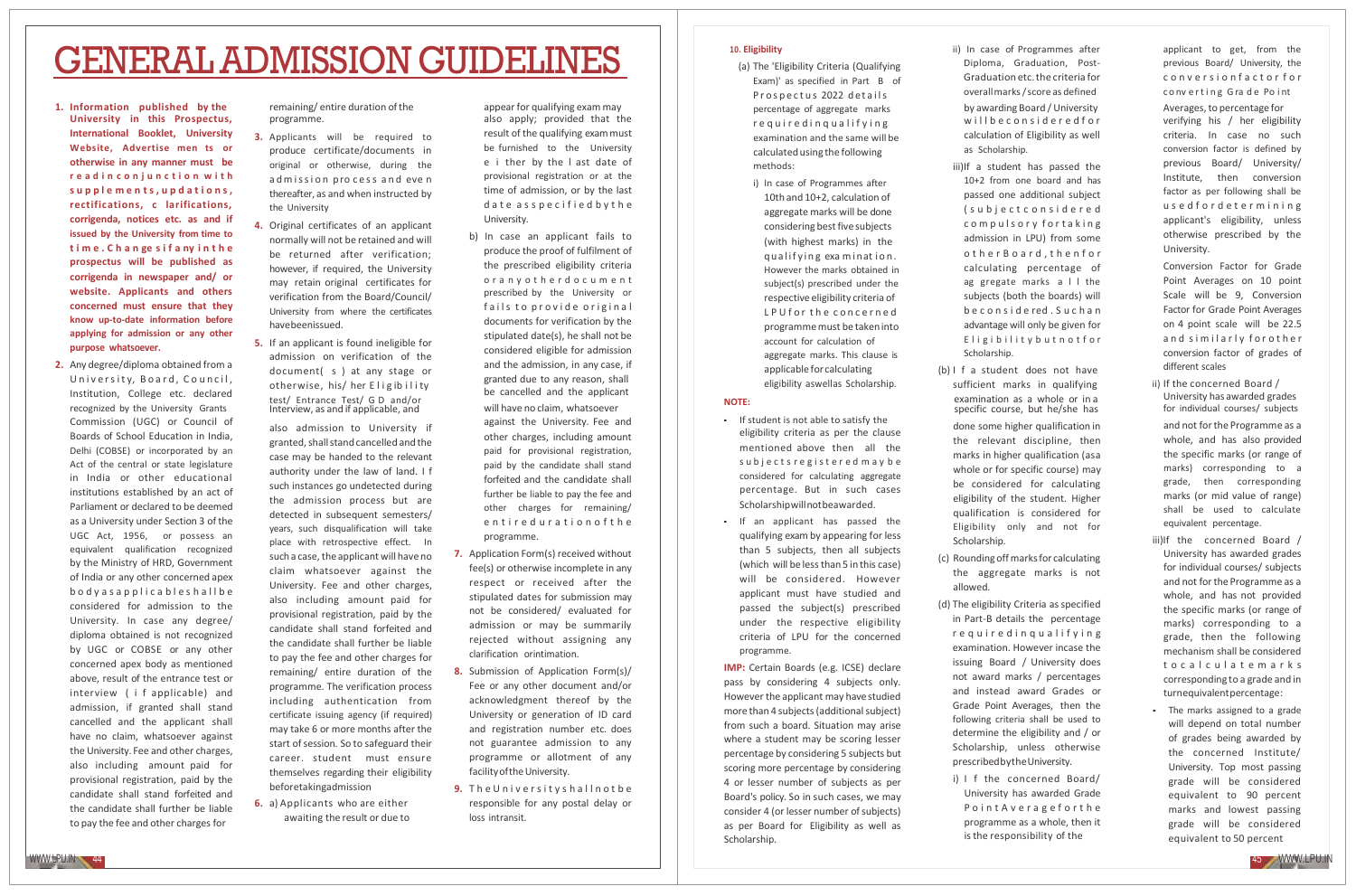marks. For all other grades, the equivalent marks will be assigned in such a way that difference between adjoining grades is alwayssame.

**Example:** If an institute awards 6 grades A+, A, B, C, D and E. Grades from A+ to D are pass grade with A+ as the highest grade and E is the fail grade. In this scenario, A+ will be considered equivalent to 90% marks and D (lowest pass grade) will beconsidered equivalent to 50% marks. The remaining 3 grades i.e. A, B and C will be equivalent to 80%, 70% and 60% respectively so that difference between adjoining grades is alwayssame.

- (e) Persons in employment are not eligible for full-time programme unless otherwise prescribed by regulatory bodies and with the priorapprovaloftheemployer.
- (f) 5% relaxation in eligibility criteria will be given to North‐East applicants i.e. applicants who have completed their Qualifying Exam from North East States and Sikkim. However this relaxation will not be given in programmes where the regulatory bodies have imposedconditions.
- (g) If the University participates in any National/State Level Test and/or Counselling conducted by a ny body or orga nization designated by Govt. for admission to any programme(s), then the eligibility criteria for admission as n o t i f i e d b y t h a t b o d y / organization willbe applicable for such admission, unless otherwise prescribedbytheUniversity.
- (h) Applicants who have done Engineering / Technology or related qualification through Distance Education/ Distance Learning / Correspondence/ Online or any such mode where the mode of delivering education does not require students to be physically present in a traditional setting such as a classroom/ labs in a University or in any of its affiliating Institute/ School/ College, will not be considered for Admissions.

(i) Students who are currently enrolled in LPU in previous batches, may be re‐admitted on the basis of previous year eligibility including cut off of eligibility test and/ or National/ State Level Test for the concerned programme (whenever they were admitted) subject to conditions as prescribedbytheUniversity.

### **11. Eligibility Test/Interview**

- (a) The cut off marks for various Eligibility test(s)/ Interview(s) as prescribed by the University shall be made available on the notice board of Admission Office at University Campus, Phagwara, Punjab or University website (under the head Admissions i.e. <http://www.lpu.in/admissions/a> dmissions.php).
- (b) I f a n a p p l i c a n t h a s b e e n provisionally admitted subject to clearing eligibility test, it will be the responsibility of theapplicant to apply for/ appear and clear the relevant eligibility test, failing which his admission shall stand cancelled and the applicant shall have no claim whatsoeveragainst the University. Fee and other charges, also including amount paid for provisional registration, paid by the candidate shall stand forfeited and the candidate shall further be liable to pay the fee and other charges for remaining/ e n t i r e d u r a t i o n o f t h e programme.
- (c) The result of Eligibility test(s)/ Interview(s) will be displayed, on the notice board of the Admission Office at the University Campus, Phagwara(Punjab) and/ormaybe made available at the University We b site (under the head Admissions i.e. <http://www.lpu.in/admissions/a> dmissions.php) as per Schedule of Admission,inPart‐BofProspectus 2022 unless otherwise specified. No separate intimation will be giventoanycandidate.
- (d) Applicants will haveto make their ow n t r a v e l a n d b o a r d i n g arrangementattheirowncostfor

appearing in the Eligibility test, Entrance Test, GD, Interview etc.

### **12 . Other Fees**

- (i) In addition to tuition fee and other charges prescribed under programme details in Part‐B of Prospectus 2022, applicants will be required to pay the fee and charges for following and such other facilities/ purposes as and if applicable and/ or announced by the University.
	- a) Employability Enhancement P r o g r a m m e s ( E E P ) / Professional Enhancement Programme(PEP)
	- b) Competence Building Activities including but not limited to Soft skills, Business communication, Personal development, Communication skills or any other related activities conducted in the shape of group / individual classes or group / individual s e s si o n s (inte ra c tive or otherwise) may be online using web (internet or intranet) or by making use of some software modules or some sort of test seriesetc.
	- c) For undergoing additional courses/ certifications like IELTS, TOFEL, Cambridge ESOL etc. to prepare students in English for placements or other purposes.
	- d) For registering and completing online courses (from various sources like Courseera.org etc.) and/or technical certifications of reputed companies like MCSE, CCNA etc. in edition to or in lieu of courses assigned in programmescheme.
	- e) Optional or compuls or y c o u r s e s / s u b j e c t s / certifications/ trainings offered in t i e- up with industry/ educational/ traininginstitute.
	- f) Various Software / Applications for different platforms like laptop, PC Tablets, Mobile Phones etc. required for various activities of academic/

professionallearning, evaluation, routine or specific usage or for other purposes during the course of study in theuniversity

- g) Diagnostic / Pre‐Assessment / Assessment / Benchmarking Tests
- h) Summer school / Summer or Winter classes
- i) Placement Registration Fee andPlacementActivityFee
- j) Special fee in addition to re‐ appear/ make up/ examination fee, in case university has to arrange the examination specially or separately for a students orgroupof students

### k) Insurance Premium Fee

l) Initial registration fee for joining / reporting to the University in f i rst term/ semester/ year and term registration fee for joining/ reporting the University in s u b s e q u e n t t e r m ( s ) / semester(s)/ year(s). (This fee is generally waived off by the University if student joins on time as per the prescribed schedule).

m)Examination Fee

n) R e a p p e a r / M a k e u p examination Fee

- o) Backlogcourses/ subjects
- p) Additional courses/ subjects pursued during regular term/semester
- q) Pre‐Term/Post‐Term
- r) W o r k s h o p / Tr a i n i n g / Internship/ Surveyetc.
- s) Minor Projects/ Major Project/ Capsto ne/Live Project/ EntrepreneurshipProject etc.
- t) Tours including educations tours & Visitsincluding industrialvisits
- u) Programme TransferFee
- v) Migration Fee w)NOC / Migration for joining
- elsewhere,ifpermitted x) Vehicle Registration and/ or Parking Fee
- y) Term Evaluation fees, Thesis evaluationfees, Lab, Experimentation & other fees, for M.Phil. & Ph.D programmes andothersimilarprogrammes.
- z) Transport, Residential Fee (Residence), Residential Fee (Laundry), Residential Fee (Meal)
- aa) M e m b e r s h i p f e e f o r Professional Bodies
- bb) S u b s c r i p t i o n f e e f o r New spaper, Magazines, Journalsetc.
- cc) Alumni fees will be charged from all students in the last s e m e s t e r / y e a r o f t h e programme which includes c o n v o c a t i o n a n d commencement fee. The cost of the robes will be taken b e f o r e t h e c o n d u c t o f c o n v o c a t i o n f r o m t he
- dd) Locker/Deposit/Cloak room facilitiesetc.

participants.

- ee) Eligibility verification or authentication fees
- ff) Various Letters/Certificates i ssued by the university including but not limited to Charactercertificate, Migration c e r t i f i c a t e , B o n a f i d e Certificate, Certificate of residing in Hostel, Certificate specifying certain Course requirements, Academic Transcripts of a term/semester or o f ye a r o r fo r w h o l e P ro g ra m m e , P ro v is i o n a l degree/Certificates, Detail Marks Card and any other certificate as issued by the University on Student request or otherwise.
- gg) Any expenditure incurred for written/telephonic/ e l e c t r o n i c / b y p o s t communication with the students/parents/guardianetc.
- hh) Any expenditure incurred on stationery items/ geometry instruments like charts, maps, scales, rulers, colors, drawing

sheets, stencils, cartridge, Adjustable set squares, triangle m e t r i c s c a l e , t r i a n g l e armstrong scale, parallel bar, sheetholderetc.

- ii) Kits / dresses / Uniforms for Sports activities / Cultural & Co-Curricular activities / labs / workshops etc.
- jj) Charges incurred on opening bank account and/ or I‐Cash Card/ Scholar Card/ Payment Card.
- kk) Any other fee/ charges as prescribed by University from timetotime.
- (ii) Students will be required to pay tuition fee, and other fees/ charges for all terms/semesters also including the term(s) in which stud ent goes on Industry Training/Internship or other activity.
- (iii)Government taxes, Levis and such other charges, if any, as and when applicable will be payable by the student and will be added to the fee to be charged from the students.
- (iv)Unless otherwise specified, the fee for other facilities/ purposes as described above, shall be charged in Indian Currency only. However for International Applicants (for countries other than Bhutan, Bangladesh, Nepal, Sri Lanka and Maldives), Residential/Food/ Transport/ Vehiclefeewill be charged in USD.
- **13. Payment of fees and other charges (Tuition fee, Residential/ Food/ Transport / Vehicle Parking fee, as andif applicable)**
	- (a) The fee(s) and other charges must be deposited by the stipulated date, failing which the seat allotted may be declared as vacant and the seat may be offered to the another candidate. No correspondence or appeal in thisregardwillbeentertained.
- (b) In case a student is not able to pay the fee on or before the date prescribed by the university, then

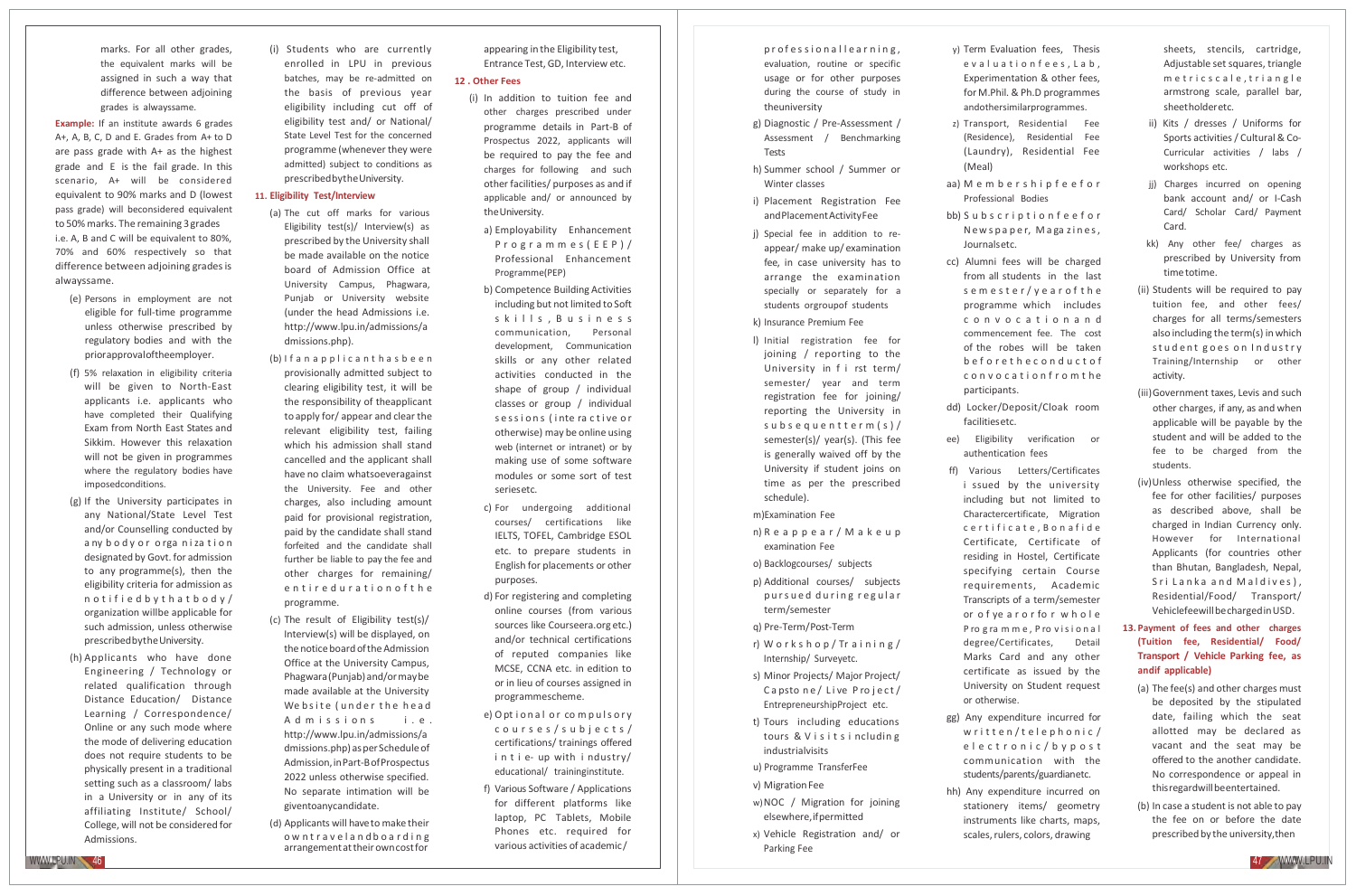he/she shall seek permissions in writing from the university. However compounding fee, as decided by the university from time to time, may be charged for late submission of fee.

- (c) Separate demand drafts or pay order for payment on account of Tuition fee, Residential/Food/ Transport/ Vehicle Parking fee, whichever applicable, may be submitted by the applicant.
- (d) Applicant must always write Applicant Name, Application No. ( i f any), Name of Faculty, Programme applied for and Programme Code on the backside of the demand draft or pay order or receipt of cash deposit at bank, asapplicable.
- (e) Incomplete or wrong demand draft or pay order will not be accepted.
- (f) Cash will be accepted at the University Campus, i.e. LPU campus, Phagwara, Punjab only. No cash payments will be accepted at anyother place.
- (g) If the last date for payment offee is a holiday, the fee should be paid on the first working day after the holiday.
- (h) All type of fee and charges as prescribed by the University and the various facilities provided by the University are subject to revision/change from time to time.
- (i) In case the payment is made through Net Banking/Credit Card/Debit Card, etc., then additional charges (as levied by concerned banks/ mediator/ ex tern a l agen cy) fo r s u ch payments will also haveto be paid byapplicants.
- (j) In case a student is given waiver of any course(s) in term and is allowed to register for lesser than prescribed number of courses/ subjects, no relaxation or waiver in fee would be given and the full termfeewill be charged.

(k) For Refund of fee, refer to Refund Policy for Indian Applicants mentionedseparately.

### **14.Internationalapplicants(including PIO/OCI/ForeignNationals)**

- (a) Fee, scholarship & eligibility as mentioned in Part‐B of Prospectus 2022 is for Indian Applicants. For International Applicants the fee, scholarship & eligibility will be different as specified on University Website (under the h e a d A d m i s s i o n s i.. e <http://www.lpu.in/admissions/a> dmissions. php) and/ or in International Booklet 2022.
- (b) The guidelines and procedure r e l a t e d t o s u b m i s s i o n of applications, fee deposit, refund of fee mentioned in Part‐C of the Prospectus 2022 are for Indian Applicants. For International Applicants the guidelines and procedure for submission of application, fee deposit and refund of fee are different as specified on University Website (under the head Admissions i.e.  $http://www.lpu.in/$ admissions/admissions. php) and/ or in International Booklet 2022.
- (c) The International applicants are also required to fulfill all the conditions and comply with regulations, guidelines enforced by concerned foreign country as well as India at their own for the purpose of entry, stay, study and other purposes including but not limitedtovisas,foreignerregional registration,medicalcertification etc. Certaind etails for information purpose are also available on University Website (under the head Admissions i.e.  $http://www.lpu.in/$ admissions/admissions. php) and/ or in International Booklet 2022.
- (d) For applications accepted for admission, Letter of Admission Offer may be sent either directly or via the nominated agent to the applicant, subject to such

conditions, as prescribed by the University, However, for applications requiring additional information or fulfilling of anysort of eligibility criteria, for acceptance on account of final results or otherwise, Letter of Conditional Admission Offer may besent bythe University.

- (e) For the purpose of getting Letter of Acceptance of admission to any programme, the applicant will h a v e t o p a y p r o v i s i o n a l registration fees and other fee and charges (as and if applicable) beforehand, subject to fulfilment of eligibility criteria and other conditions as specified on University Website (under the h e a d A d m i s s i o n s i .. e <http://www.lpu.in/admissions/> admissions. php) and/ or in International Booklet 2022.
- (f) Part Time programmes are not being offered to International applicants.

### **15.ChangeofProgramme**

An applicant, who wishes to change the stream/specialization of the programme or to change from one programme to another, will have to fill the Programme Transfer Form [to be obtained from Admission Office at the University Campus, Phagwara (Punjab) or from designated camp offices of the University or such other places as specified by the University or can be downloaded from the University Website (under the head A d m issions i.e. <http://www.lpu.in/admissions/> admissions.php)] and deposit the form along with the programme transferfeei.e.r1000/‐ orUSD 50

However, such a change/transfer will be purely at the discretion of the University subject to,

- (a) s e a t a v a i l a b i l i t y i n t h e programme/ stream to which transferisapplied
- (b) fulfilment of eligibility and other admission requirements and
- (c) any other condition prescribed by the University

Provided further that application in this regard shall be submitted as per the following schedule in the Admission Office at the University Campus, Phagwara (Punjab) or at designated camp offices of the University or such other places as specified by the University only.

- i) Indian Applicants must submit the application for programme transfer for the programme to whichtransfer is sought.
- ii) International Applicants must submit the application for programme transfer within 15 d a y s a f t e r l a s t d a t e o f admission for the programme towhichtransfer is sought.

Not withstanding the schedule mentioned above, in case the student is found ineligible in a specific programme or for any other reason, the University may transfer the programme of a student based on his request or otherwise.

### **Important Note** :-

- (a) The student whose programme transfer is accepted by the University will be liable to pay the Tuition Fee and other charges as prescribed for the programme in whichtransferhas been done.
- (b) In case a student is allowed to transfer to a programme having lesser fee, the balance will be adjusted in thefee of next term.
- (c) In case Programme transfer is done after the start of session, then no compensation for loss of Attendance or for any component of continuous assessment will be given.

### **16.ChangeofResidentialfacility**

An applicant who wishes to change the category (from standard room to luxury apartments or vice versa, from air‐cooler to air‐conditioned or vice versa) or room pattern (e.g. 4 seater to 3 seater, 1 seater to 2 seater etc.) of Residential facility, has to apply for the same on prescribed form to Hostel Allotment Cell, Division of Admissions and such applications

may be processed as perthe followingcriteria:

- (a) Application for changing the cate go r y o r ro o m p atte r n received before the start of session may be processed subject to availability of rooms in the requested category and room pattern.
- (b) Application for upgrading the category (i.e. from standard rooms to luxury apartments or from air - coolertoair conditioned) or upgrading the room pattern i.e. from higher capacity room pattern to lower capacity room pattern(e.g. from 4 seater to 3 seater) received after the start of session may be processed subject to availability of rooms in the requested category and room pattern. However student has to pay fee for residential facility fee as per thefollowing:
	- i) In case change is sought before the completion of semester, fee as per upgraded category and room pattern shall have to be paid for the full academic session. For example if student seeks transfer from 4 seater to 3 seater, two month after the start of session and if his application for change of residential facility is accepted t h e n h e h a s t o p ay t h e residential fee of 3 seater for the full academic session even if he/she has stayed in 4 seater fortwomonths or so.
	- ii) In case change is sought after the completion of semester, fee as per upgraded category and room pattern shall have to be paid for one semester only. For example if student seeks transfer from 4 seater to 3 seater after one semester and if his application for change of residential facility is accepted t h e n h e h a s t o p ay t h e residential fee of 3 seater for onesemesteronly.
- (c) Appl(c)Application for change of residential facility resulting in downgrading the category or room pattern i.e. from Apartment to standard room or from airconditioned to air-cooler or from lower capacity room pattern to highercapacityroompattern(e.g. 3 seater to 4 seater) or from Air‐ conditioned to air cooler, will not be permitted after the start of session.
- (d) The clauses mentioned above are a p p licable for change of r e s i d e n t i al f a c i l i t y . F o r withdrawal/leaving residential facility, clauses as mentioned under the head 'Refund Policy for Indian Applicants' in Part‐C of P r o s p e c t u s 2022 w ill b e applicable.

### **17.ChangeofMealPlan**

If a student seeks transfer from one meal category to another [Standard/ Regional/ Continental (if offered)], then the student shall apply for the same on the prescribed form to Hostel Allotment Cell, Division of Admissions and the same may be processed as per the following criteria:

### **(a) Beforethe start ofsession**

If the request is submitted before the start of session, the same may be processed without any charges subject to availability of meal category and number of seats in that category.

### **(b) Afterthestartofsession**

In case the request is from meal category with lower fee to meal category with higher fee (for eg. From Standard Mealto Continental Meal), then the s t u d e nt n e e d s t o p ay t h e difference in fee along with his application for change in meal category and the application may b e p r o c e s s e d s u b j e c t t o availability of meal category and number of seats in that category.

• In case the request is from meal category with higher

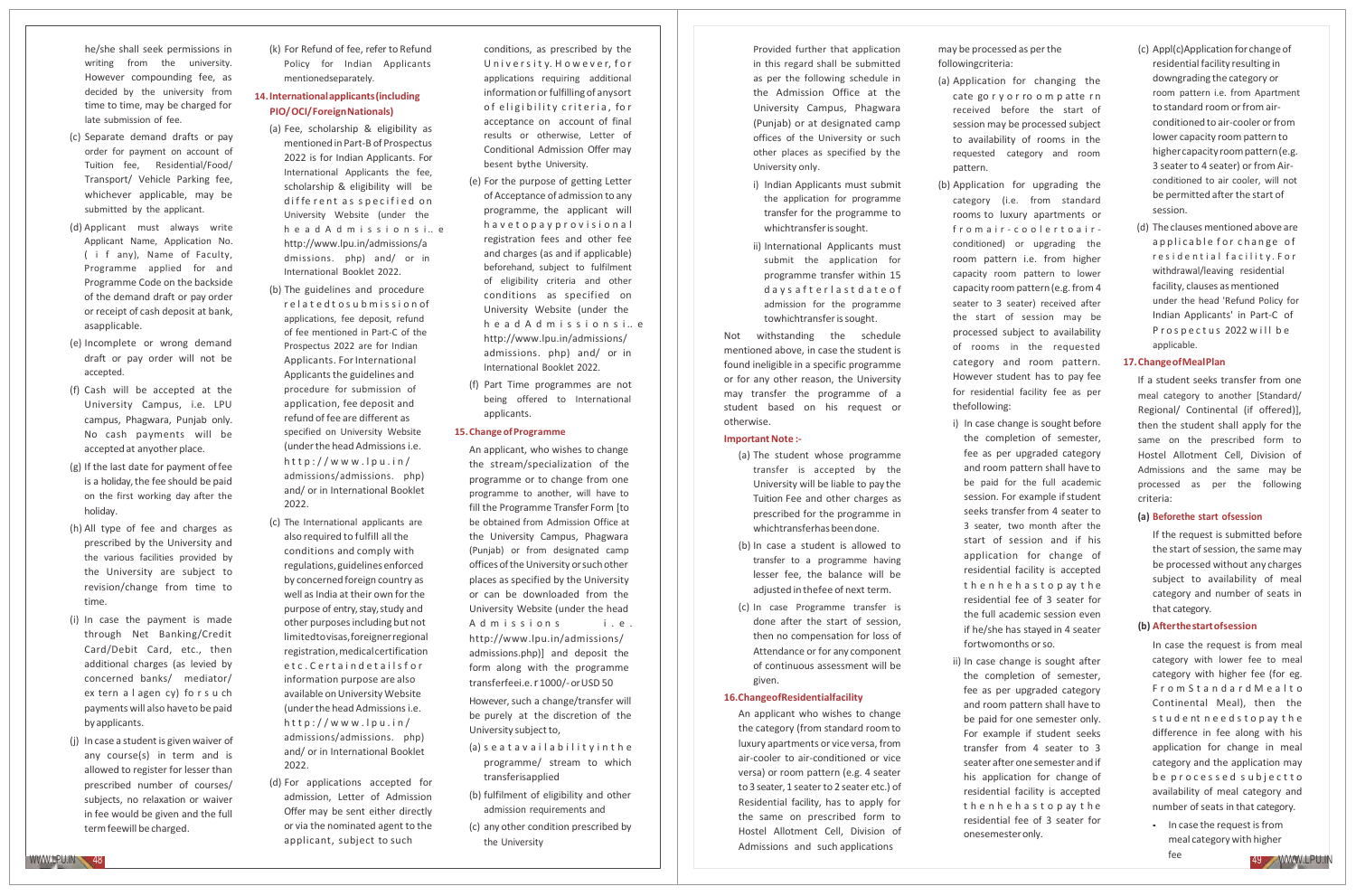- to meal category with lower fee (for eg. From Continental Meal to Standard Meal), then the student may change the meal category subject to availability of meal category and number of seats in that cate gory. However the difference in fee of two meal categories, if any, will not be refunded.
- (c) Student can apply for change of food facility once only. Once the processed, nofurther request regarding the same may be entertained.
- (d) The clauses mentioned above are applicable for change of meal facility. For cancellation of meal facility, clauses as mentioned underthe head 'Refund Policy for Indian Applicants' in Part‐C of Prospectus 2018 will be applicable.

### **18. Transferfrom Transportfacility to Residential facility**

- If a student seeks transfer from Transport facility to Residential facility, then the student shall apply for the same on the prescribed form to Hostel Allotment Cell, Division of Admissions and the same may be processed as per the following criteria:
- a) If the request is submitted before the start of session, then the same may be processed without any charges subject to availability of seatsandotherconditions.
- b) If the request is submitted after the start of session, then the same may be processed with the transfer fee of R 500/‐ or USD 50 subject to availability of seats and other conditions. However, there w ill b e n o r e l a x a t i o n i n residential/laundry fee (ifopted) i.e. the student has to pay fee for residential/ laundry (if opted) for thefull academic session.
- c) The clauses mentioned above are applicable for transfer from Transport facility to Residential facility. For cancellation of

Transport facility, clauses as mentioned under the head ' Re f u n d Po l i c y fo r I n d i a n Applicants' in Part‐C of Prospectus 2022 will be applicable.

It should also be noted that no provision exists for direct transfer from Residential facility to Transport facility i.e. student has to apply for refund of Residential facility as per the refund rules and then seek the transport facility a fresh.

## **(Migration from other Institutes/ Universities)**

- (a) The advanced standing is allowed only in case applicant is presently stud y inginan Institute / University/College/Board/Counci l recognized by the concerned regulatory/apex body like UGC etc.
- (b) The admission with advanced standing of an applicant from other University shall not be permitted unless the qualifying examination passed by the applicant has been recognized as equivalent to the corresponding examination of the University and h e f u l f i l s t h e m i n i m u m q u a l i f i c a t i o n a n d o t h e r requirements laid down for admission to the Programme to which he seeks migration in the University.
- (c) A d v a n c e d s t a n d i n g i n a Programme shall be allowed subject to the availability of the seats inthat Programme.
- (d) A n a p p l i c a n t w h o h a s backlog/compartment/reappear in any subject may not be considered by the University for admission with advanced standing.
- (e) Application for Admission with advance standing may not be considered for Programmes with D u al D e g r e e / I nt e g r a t e d / Honours/International Exposure/ Twinningarrangements.
- (f) For admission with Advanced Standing, the academic contents

of the Programme in respect of the syllabus of previous years should not be materially different. The similarity/ equivalence of the syllabus will be decided by the Equivalence Committee constituted by this University. The Equivalence Committee may reject the admission with a d v a n c e d s t a n d i n g o r recommend the admission with advanced standing with or withoutconditionsasdeemedfit.

requested change has been **19. Admission with Advanced Standing Explanation:** An advan ce- programme in which **The fee of current** optional/additional, elective/ standing student, at the time of equivalence processing (mapping of curricula), may be given waiversin some courses/ subjects and/or accumulate backlog courses/ subjects which he would be required to register in and pass for meeting the minimum requirements for the award of degree/ diploma.

> (g) For admission with advanced standing applicant must be from regularmodeofeducation.

### **(h) Process**

- i) Applicant will obtain the prospectus and fill the applicationformforadmission ii) In addition to Application form
- for admission, student will also fill the "Application Form for Admission with advanced standing (Migration from other University/Institute)"
- iii)Along with the above said forms, student will attach the followingdocuments:
- Certificates of result of examination and DMC (Detailed Mark Certificate) withresults.
- Detailed Syllabi of all the courses/ subjects studied till date in the current programme.
- The migration certificate from the head of present Institute / the University from which he is migrating. Migration Certificate may be submitted later on also

after the migration has been approved by the equivalence committee.

- Character Certificate from the Head of the present Institution from which he is migrating to the fact that no disciplinary action has been taken or pending against thestudent.
- All the documents as prescribed to be submitted for admission to the
- migration issought. iv) The student will submit the
- above documents to Division of Admissions at the University Campus, Phagwara (Punjab).
- v) The dealing official will verify the details entered by applicant in various forms and verify the certificates from originals.
- vi) The application form along with the advanced standing form and all relevant documents will be forwarded to Division of Academic Affairs for equivalence and mapping of curriculum. Equivalence and approval process may take 6 to 10 workingdays
- vii) After the grant of approval from the competent authority of the University, applicant will be required to deposit the fee and other prescribedcharges.
- viii) Migration cannot be claimed as a matter of right and may be refused by the University without assigninganyreason.
- ix) Condition of 'Promotion to Next year' and such other conditions, rules etc. as prescribed by the University will be applicable to the migratedstudent.
- x) No relaxation in examination rules of this University shall be p e r m i t te d t o m i g ra te d students.
- xi) Conditions, if any, imposed by any regulatory body for migration purpose, shall also beapplicable.

### **(i) ApplicableFees**

- Processing fee of R 2,000/‐ or USD 100 to be deposited along with "Application Form for Admission with advanced standing (Migration from otherUniversity/Institute)".
- In case the admission with advance standing is approved applicant will be required to pay
- Migration fee of R 3,000/ or USD 100
- academic term
- In case the Equivalence Committee approves the advanced standing with condition of passing one or m ore backlog cours es/ subjects, the prescribed fees for that purpose shall also be paid by student in addition to the fees as mentioned above. However in case certain courses are waived off, no relaxation in fee for such waived off courses will be applicable.
- The processing fee is non‐ refundable in all the cases, even if the admission with advanced standing of the student is not allowed by the University or the student changes his mind after applyingforthesame.
- Scholarship is not applicable formigrating students.

### **(j)Academic Transcript**

The student taking admission with Advanced Standing will be awarded the CGPA (Cumulative Grade Point Average) for the whole programme on the basis of courses/ subjects registered and passed in the University. However, the transcript may l ist the courses/ subjects passed by stud entinthe previous University/ Institute that have been considered equivalent by the University.

### **20. AttendanceandReporting/Joining**

### (a) **Attendance Conditions:** Students

of the university are expected and encouraged to attend all the classes of every course. A student should attend 80% or more in aggregate of delivered classes, in all registered subjects of theory (lectures plus tutorial) and practical (including workshops training, seminar, projects, industrial training etc.) of the concerned term including

specialization and backlog courses. A relaxation of 5% in attendance is granted to take care of student's absence due to medical reasons and other ge nuine exige ncies. After considering the relaxation of 5%, it is mandatory for student to have minimum of 75% attendance in aggregate subject to minimum of 65% attendance in individual course.

- (b) In the first term/semester as well
	- a s i n s u b s e q u e n t term(s)/semester(s), student m u s t re p o r t a n d j o i n t h e university as per the prescribed s c h e d u l e f o r s t a r t o f session/term. Student may be considered to have reported / j o i ned the university i n a term/semester provided he/she has attended and completed the prescribed formalities of term‐ registration or induction or classes whichever applicable and announced by the university from time totime.
- (c) For freshmen (i.e. first year students) schedule for start of s e s si o n / t e r m ( r e p o r t i n g schedule) will be available on the University website (under the h e a d A d m is s i o n s i . e . <http://www.lpu.in/admissions/> admissions.php) in the month of May 2022 . For subsequent term(s)/semester(s), schedule for start of session/term will be specified in Academic calendar and the same may be made

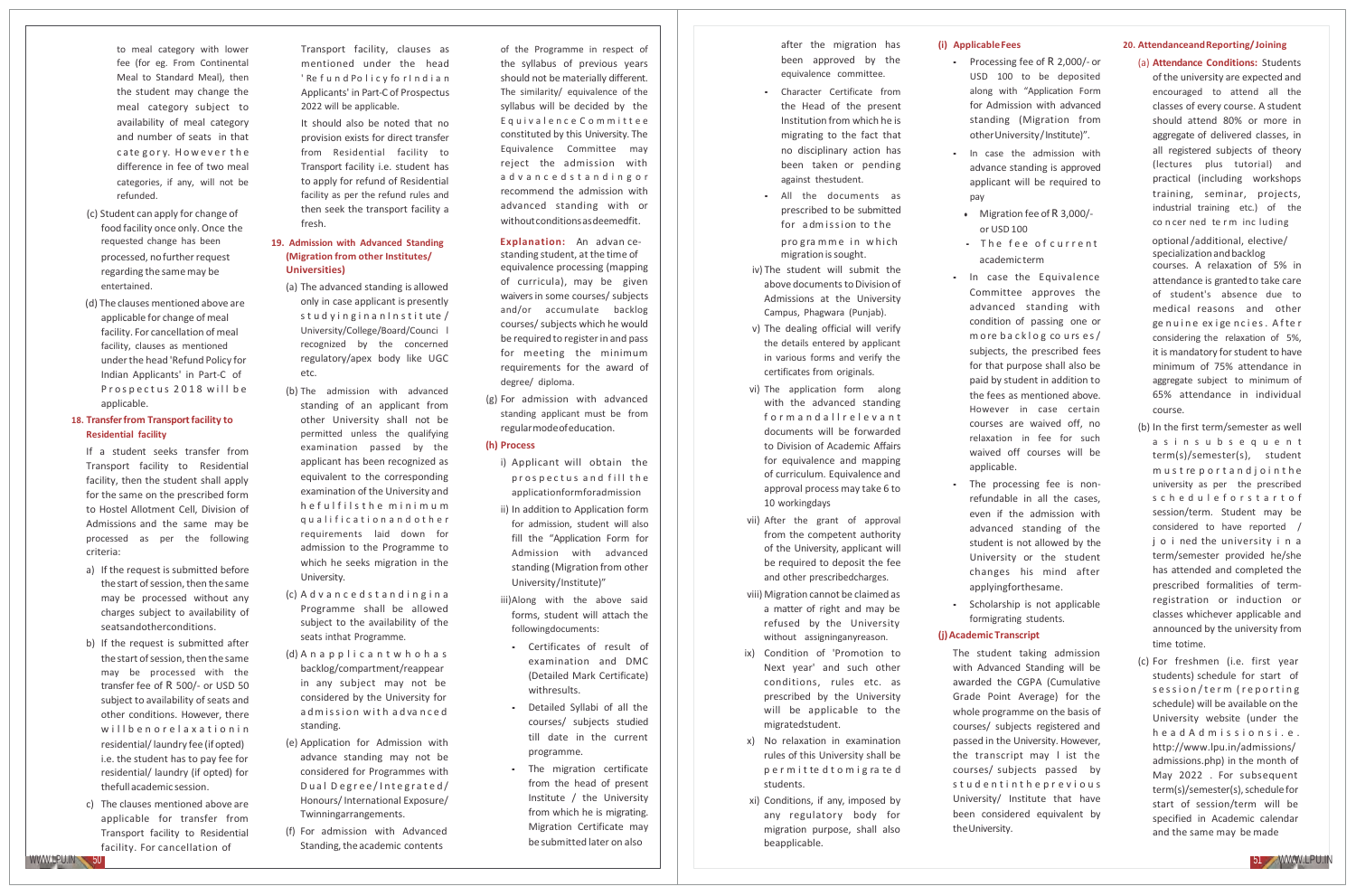### a v a i l a b l e i n U n i v e r s i t y Management System(UMS).

### **(d) Reporting / Joining in First Term/Semester(forFreshmen)**

All the students are required to report/join the university as per the Schedule for Start of Session/term. Howe verif freshmen reports/ joins the u n i v e r s i t y l a t e i n f i r s t term/semester (i.e. after the start of session/term for the concerned programme) then the following guidelines may be used, unless otherwise specified.

### **i) For Applicants admitted beforethe start ofsession**

- a. If student reports/joins the university within one week after the start of s e s s i o n / t e r m f o r t h e concerned programme,then he / she may be allowed to join after the submission of a p p l i c a t i o n o n t h e prescribed form stating the reason of his / her late joining/reporting.
- b. If student reports / joins the university between one to two weeks after the start of s e s s i o n / t e r m f o r t h e concerned programme,then student may be allowed to join after the submission of a p p l i c a t i o n o n t h e prescribed form stating the reason of his / her late joining/reporting with a fee of R 500/‐ or USD 5 0 . The a p p l i c a t i o n m u s t b e approved by Head, Division of Admissions.
- c. If student reports / jo ins the university between two to three weeks afterthe start of s ession/term for the concerned programme, then student may be allowed to join after the submission of a p p l i c a t i o n o n t h e prescribed form stating the reason of his / her late joining/reporting with a fee of R 1000/‐ or USD 50. The a p p l i c a t i o n m u s t b e

approved by Head, Division of Admissions.

d. If student reports / joins the university three weeks after the start of session/term for the concerned programme b u t b e f o r e M i d Te r m Examination subject to the 'Last date for reporting/ joining' as prescribed by the University, then student may be allowed to join after the submission of application on the prescribed form stating the reason of his / her late joining/reporting with a fee of R 2000/‐ or USD 75. The a p p l i c a t i o n m u s t b e approved by the Dean of concerneddiscipline.

'Last date for reporting/ joining' the university may prescribe in such a way that after such date student may n o t b e a b l e t o f u l f i l attendance cr i teria as specified under the head "Attendance conditions" after due consideration of all the classes to be conducted forthat term.

e. Student may be allowed to report/join the university late as per the details and timelines mentioned above, however the minimum attendance required to be maintained will remain same as mentioned under the h e a d " A t t e n d a n c e Condition" and no relaxation in lieu of late joining will be p r o v i d e d . B u t f o r international applicants, the attendanceforthe calculation of lectures delivered and lectures attended may beconsidered from 15 days after the issuance of acceptance letter or date of start of sessionwhicheverislater.

Further no compensation for the loss of continuous assessment will be allowed to late joining students, so thatiftheassignment or any

other component has been m i s s e d d u e t o l a t e joining/reporting, student will not get credit for that component.

- f. If a student doesn ot report/join the university within one week after the scheduled start of session, the residential facility already allocated to him may be de‐allocated. However on late joining / reporting, if permitted as per the clauses mentioned above, the residential facility may be a l lotted again but the category of room (standard room/ luxury apartments, air cooler/ air conditioned) or pattern (dormitory, 4 seater, 3 seater, 2 seater, 1 seater) may not bethe same as originally requested / o p t e d a t t h e t i m e o f admission. Such allotment will be subject to availability of seats and in case student is not interested to avail the offered category of room (standard room/ luxury apartments, air cooler/ air conditioned) and pattern ( dormitory, 4 seater, 3 seater, 2 seater, 1 seater) of residential facility, then the amount already deposited b y h i m m a y b e refunded/reimbursed subject to refund policy prescribed in Part C of Prospectus 2022 under the head 'Refund Policy for Indian Applicants' or in International booklet.
- g. Notwithstanding the approvals that may be granted for joining/reporting the university as per the clauses mentioned above, it is for the student to ensure that he/she will be able to complete the attendance requirement as specified under the head 'Attendance condition'.

h. Student may not be allowed to join during or after Mid Term examination or after the last date as prescribed for reporting/joining the university. However such s t u d e n t m a y s u b m i t application for joining from n ex t s e m e s t e r o n t h e prescribed form in Division of Academic Affairs after depositing the prescribed fee.University may accept or reject student's application for joining from next semester.

### **(ii) ForApplicantsadmittedafterthe startof session**

- a. All the students admitted after start of session are encouraged to report/join the university immediately from one day after the actual date ofadmission.
- b. If student reports/joins the university within a week a f te r t h e l a s t d a te o f A d m is s i o n s f o r t h e concerned programme, then he / she may be allowed to join after the submission of a p p l i c a t i o n o n t h e prescribed form stating the reason of his / her late joining/reporting.
- c. If student reports / joins the university between one to two weeks after the last date of a d m ission forthe concerned programme, then student may be allowed to join after the submission of a p p l i c a t i o n o n t h e prescribed form stating the reason of his / her late joining/reporting with a fee of R 1000/- or USD 50. The a p p l i c a t i o n m u s t b e approved by Head, Division of Admissions.
- d. If student reports / joins the university two weeks after the start of session/term for the concerned programme b u t b e f o r e M i d Te r m Examination subject to the

'Last date for reporting/ joining' as prescribed by the Univers ity, then student may be allowed to join after the submission of application on the prescribed form stating the reason of his/ her late joining/reporting with a fee of R 2000/‐ or USD 75. The a p p l i c a t i o n m u s t b e approved by the Dean of concerneddiscipline. 'Last date for reporting/

joining' is prescribed in such a way that after such date student may not be able to fulfil attendance criteria as specified unde r the head "Attendance conditions" after due consideration of all the classes to be conducted forthatterm.

- e. Student may be allowed to report/join the university late as per the details and timelines mentioned above, however the minimum attendance required t o be maintained will remain same as prescribed for all other students under the head "Attendance Condition". However, the attendance for such students (admitted after the start of session) will beconsideredas follow:
- For International a p p l i c a n t s, t h e atte n d a n c e m ay b e considered from 15 days after the issuance of acceptance letter for the calculation of lectures delivered
- Further no compensation for the loss of continuous assessment will be allowed, so that if the assignment or any other component has been missed due to late joining/reporting, student will not get credit for that
- f. If a student does not report/join the university within one week after the

component.

scheduled start of session, the residential facility already allocated to him may be de‐allocated. However on late joining / reporting, if permitted as per the clauses mentioned above, the residential facility may be a l lotted again but the category of room (standard room/ luxury apartments, air cooler/ air conditioned) or pattern (dormitory, 4 seater, 3 seater, 2 seater, 1 seater) may not be the same as originally requested / opted at the time of admission. Such allotment will be subject to availability of seats and in case student is not interested to avail the offered category of room (standard room/ luxury apartments, air cooler/ air conditioned) and pattern (dorm itory, 4 seater, 3 seater, 2 s e a te r, 1 s e a te r ) o f residential facility, then the amount already deposited by him may be refunded/ reimbursed subject to refund policy prescribed in Part C of Prospectus 2022 under the head 'Refund Policy for Indian Applicants' orin International booklet.

- g. Notwithstanding the approvals that may be granted for joining/reporting the university as per the clauses mentioned above, it is for the student to ensure that he/she will be able to complete the attendance requirement as specified under the head 'Attendance condition'.
- h. Student may not be allowed to join during or after Mid Term examination or after the last date as prescribed for reporting/joining the university. However such s t u d e n t m a y s u b m i t application for joining from next sem ester on the